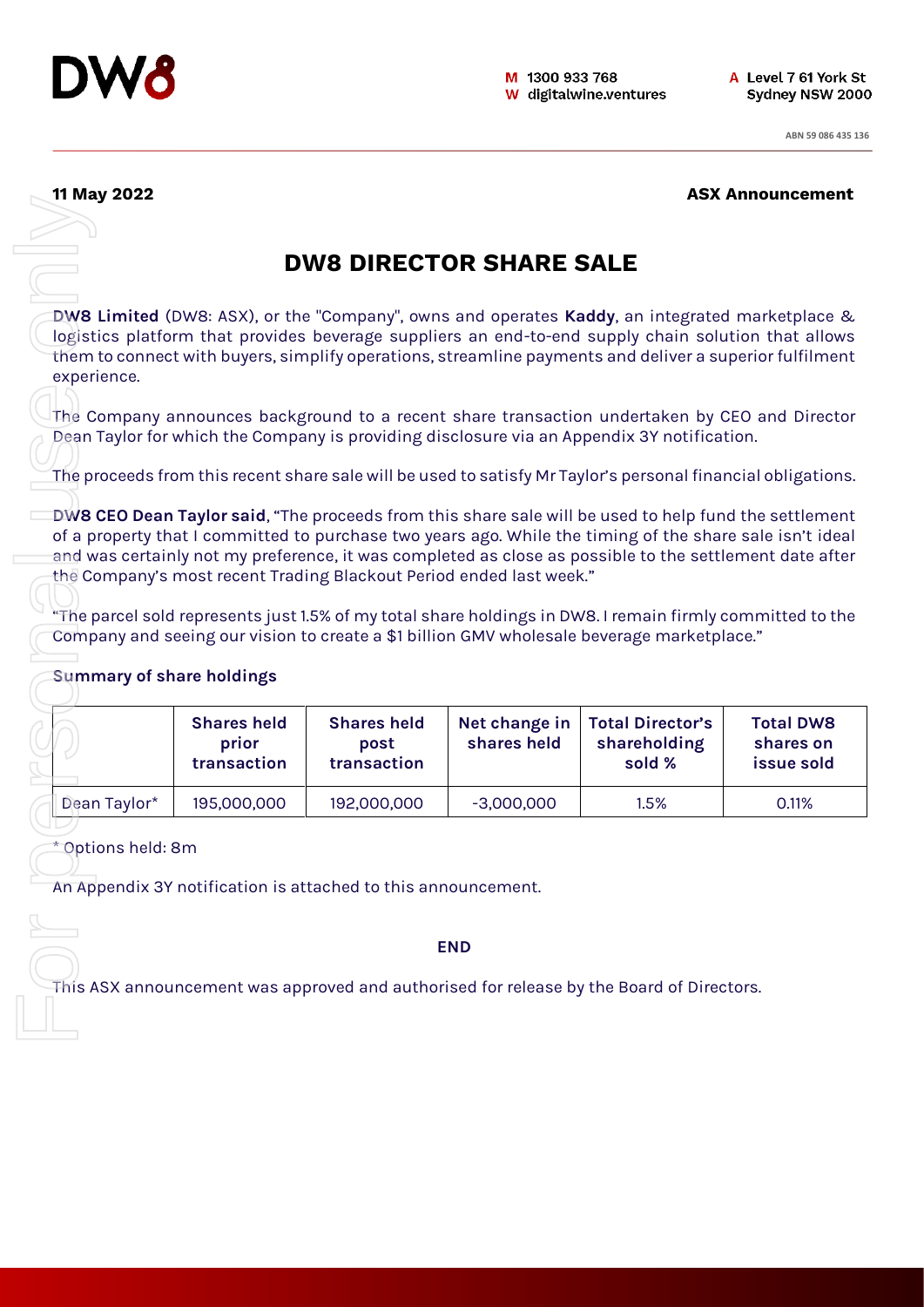

# **DW8 Limited** (ASX: DW8)

**DW8** is an Australian publicly listed technology company that operates **Kaddy**, an integrated marketplace & logistics platform that provides beverage suppliers an end-to-end supply chain solution that allows them to connect with buyers, simplify operations, streamline payments and deliver a superior fulfilment experience.

Our vision is to create a \$1+ billion GMV wholesale beverage marketplace in Australia, then look to expand our unique and innovative technology platform into other key markets.

Kaddy consists of two core divisions:

**Kaddy Marketplace** is the leading wholesale beverage marketplace in Australia based on monetised GMV, revenue generated and new customer growth. It provides a one-stop shop for wholesale beverage discovery, ordering, invoicing and payments. Buyers have access to a broader range of products, a streamlined ordering and invoicing process, and flexible payment options. Suppliers can also connect with a diverse range of venues and retailers, creating opportunities to simplify back-office functions, increase sales opportunities, distribution and reach while improving cash flow. **EXECUTE CONSCUTE AND ACCES**<br> **EXECUTE SUBSCRIPT CONSCUTE SUBSCRIPT** (Connect with buyers, simplify operations, streamline payments and<br>
the connect with buyers, simplify operations, streamline payments and<br>
Correct with b

**Kaddy Fulfilment** is one of the leading and largest providers of logistics solutions to the beverage industry. It offers a suite of specialised fulfilment solutions, including warehousing, inventory management and nationwide delivery services. With a dedicated fleet servicing major capitals across Australia, it provides suppliers and their customers with a fast, efficient and reliable delivery solution.

Suppliers access our fulfilment platform via **Kaddy Connect**, a proprietary cloud-based inventory and order management system that can be integrated with their own technology so that orders flow through seamlessly.

We also operate a social networking platform called **Kaddy Community** which is designed to provide the beverage industry access to a forum where they can share their news, reviews, views, insights and latest announcements.

### **Kaddy generates revenue via:**

- Marketplace fees (% of the GMV / transaction value)
- Fulfilment fees (storage, picking, packing, handling & freight)
-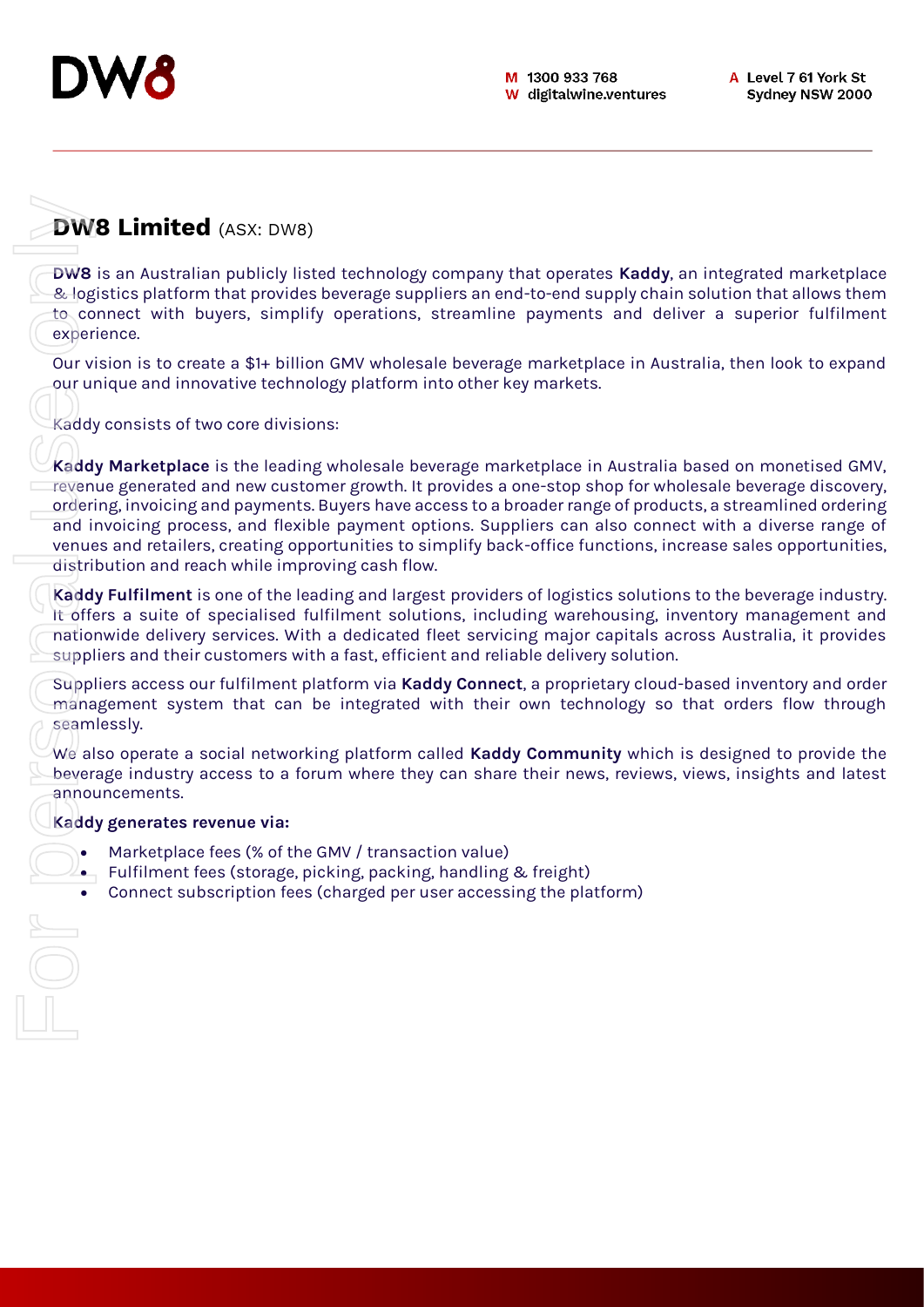# **Appendix 3Y**

# **Change of Director's Interest Notice**

Information or documents not available now must be given to ASX as soon as available. Information and documents given to ASX become ASX's property and may be made public.

Introduced 30/9/2001.

| Name of entity DW8 Limited |                |
|----------------------------|----------------|
| ABN                        | 59 086 435 136 |

We (the entity) give ASX the following information under listing rule 3.19A.2 and as agent for the director for the purposes of section 205G of the Corporations Act.

| <b>Name of Director</b> | Dean Taylor      |
|-------------------------|------------------|
| Date of last notice     | 16 December 2021 |

### **Part 1 - Change of director's relevant interests in securities**

*In the case of a trust, this includes interests in the trust made available by the responsible entity of the trust*

Note: In the case of a company, interests which come within paragraph (i) of the definition of "notifiable interest of a director" should be disclosed in this part.

| Direct or indirect interest                                                                                                                         | Direct and indirect                                                                                                                                                                                                                              |
|-----------------------------------------------------------------------------------------------------------------------------------------------------|--------------------------------------------------------------------------------------------------------------------------------------------------------------------------------------------------------------------------------------------------|
| Nature of indirect interest<br>(including registered holder)<br>Note: Provide details of the circumstances giving rise to the relevant<br>interest. | 1. Whodeanie Pty Ltd <taylor family<br="">Trust&gt;, a company Mr Taylor has a<br/>relevant interest in.<br/>2. Whodeanie Pty Ltd <taylor no2<br="" super="">Fund A/C&gt;, a company Mr Taylor has a<br/>relevant interest in.</taylor></taylor> |
| Date of change                                                                                                                                      | 4 May 2022 and 6 May 2022.                                                                                                                                                                                                                       |
| No. of securities held prior to change                                                                                                              | Indirect:<br>140,000,000 fully paid ordinary shares<br>8,000,000 Class B Incentive Options<br>1.<br>55,000,000 fully paid ordinary shares                                                                                                        |
| <b>Class</b>                                                                                                                                        | Fully paid ordinary shares                                                                                                                                                                                                                       |
| <b>Number acquired</b>                                                                                                                              | Nil                                                                                                                                                                                                                                              |
| <b>Number disposed</b>                                                                                                                              | 3,000,000 fully paid ordinary shares                                                                                                                                                                                                             |
| <b>Value/Consideration</b><br>Note: If consideration is non-cash, provide details and estimated<br>valuation                                        | \$87,405 for fully paid ordinary shares                                                                                                                                                                                                          |

*Rule 3.19A.2*

<sup>+</sup> See chapter 19 for defined terms.